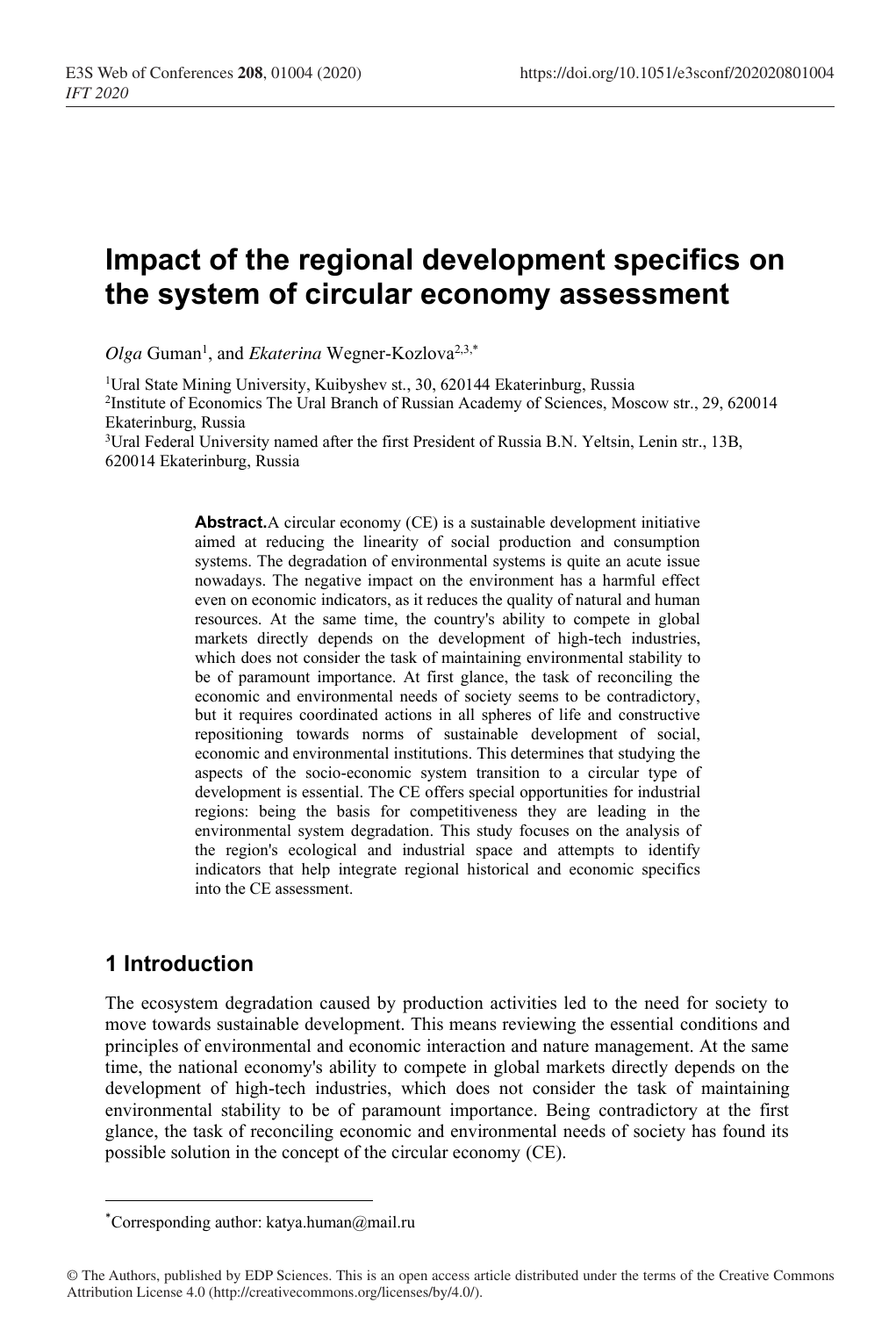The circular economy is a sustainable development initiative aimed at reducing the linearity of social production and consumption systems. The CE encourages the development of high-cost material cycles in tandem with more traditional processing and develops systematic approaches to cooperation between producers, consumers and other public actors in the field of sustainable development[1]. The CE describes an economic system based on business models that replace the "end-of-life" concept with reducing, reusing, recycling material flows in production, distribution or consumption processes. Achieving sustainable development implies creating a quality environment, economic prosperity and social justice for the benefit of present and future generations [2].

The switchover of the socio-economic system to a circular type of development implies coordinated actions in all spheres of life and meaningful refocusing on norms of sustainable development of social, economic and environmental institutions.

### **2 Materials and Methods**

The global economic development trends prove that the progress of high-tech industries remains the crucial factor for competitiveness in the world markets. The urgent need to preserve national economy's marketability makes the country actively shift towards a circular model, which allows for a longer period preserving the practical value of resources and materials, minimizing waste generation and achieving sustainable, resource-efficient and competitive development. Besides, the global community's stricter requirements for meeting environmental standards are becoming a driver of competition.

The interest of countries in the development of the CE is realized in the context of legal and regulatory support of this process. In 2002, Japan has adopted the Basic Law for Establishing the Recycling-based Society. China became the first country to mention the CE in a normative act after passing the Circular Economy Promotion Law in 2009. Germany was one of the first states to implement a dual system of waste collection and laws on closed material cycle and waste management. In Denmark, efforts were focused on product design, changing business models and design strategies. In 2015, the European Commission facilitated the release of a European package of documents that supported the implementation of CE good practices [3]. The introduction of the CE enables countries to transform their economies by creating job opportunities and providing sustainable competitive benefits.

The CE content is based on the findings of several scientific studies. The concept combines ideas and conclusions developed within the framework of environmental economics, industrial ecology, green economy, blue economy, cradle-to-cradle design (Table 1).

| The name of the<br>concept | General description of the concept                                                                                                                                                                                                                                                                                                                                                                                                                                                                                                                                                                                                            |  |  |
|----------------------------|-----------------------------------------------------------------------------------------------------------------------------------------------------------------------------------------------------------------------------------------------------------------------------------------------------------------------------------------------------------------------------------------------------------------------------------------------------------------------------------------------------------------------------------------------------------------------------------------------------------------------------------------------|--|--|
| Sustainable<br>development | Sustainable development means meeting the needs of the current generation<br>without depriving future generations of this option. Sustainable development<br>combines the elaboration and successful implementation of advanced technologies<br>and their organic integration into the social and economic sphere together with<br>environmental protection as an integral part of the development process.                                                                                                                                                                                                                                   |  |  |
| Green economy              | It was seen in the context of sustainable development as a type of economy that<br>"should contribute to sustainable economic growth, improve human well-being<br>and create new employment opportunities while maintaining healthy functioning<br>of the Earth's ecosystems" [4]. The OECD developed and introduced the concept<br>of green growth, defining it as maximizing economic growth and progress without<br>affecting the quantity and quality of natural assets and leveraging the growth<br>potential that occurs during the shift to the green economy. Green growth is a GDP<br>increase that focuses on green growth drivers. |  |  |

**Table 1.** Approaches and studies reflected in the concept of the circular economy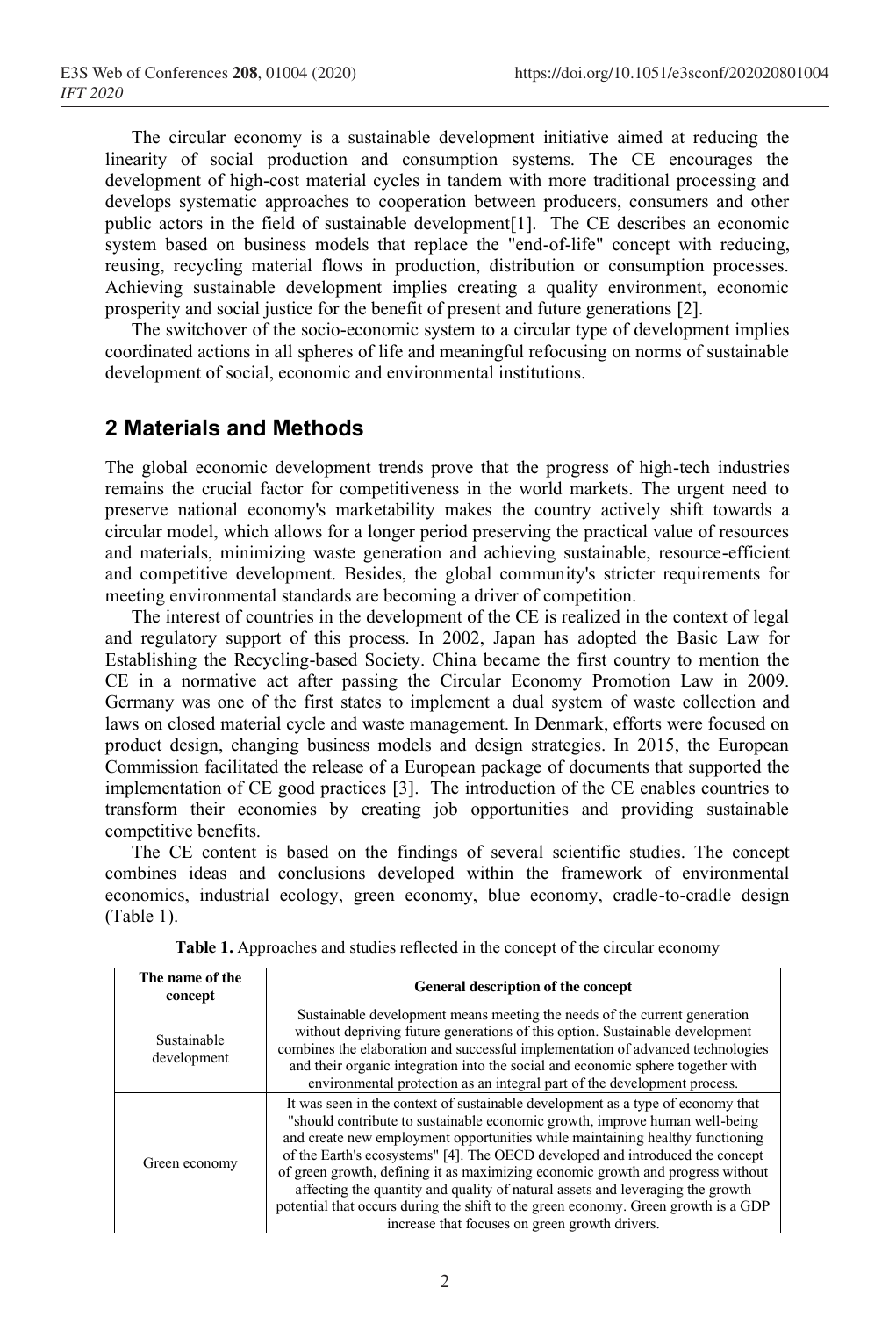| Blue economy               | In this concept lies the idea that the waste of one product becomes the raw material<br>that brings new financial flow [5]. An economy that encourages the switch from a<br>commodity economy to an economy of systems [6].                                                                                                                                                                                                       |
|----------------------------|-----------------------------------------------------------------------------------------------------------------------------------------------------------------------------------------------------------------------------------------------------------------------------------------------------------------------------------------------------------------------------------------------------------------------------------|
| Cradle-to-cradle           | The concept of waste-free production based on the principles of regenerative<br>design [7]. The basic principle of this model assumes that the consumer does not<br>pay for the product itself, but for its use. It will be the manufacturer himself who<br>will maintain and dispose of worn-out parts [8].                                                                                                                      |
| Industrial ecology         | Industrial ecology deals with the interrelation and interdependence of material,<br>mainly industrial, production, human and other living organisms and their<br>environment, <i>i.e.</i> ecological and economic systems are the subject of industrial<br>ecology studies. The concept of industrial ecology is one of the approaches to<br>achieve higher levels of efficiency in the use of material and energy resources [9]. |
| Environmental<br>economics | Environmental economics is a field of science that is addressing the relationship<br>between ecosystems and economic systems in the widest sense. It brings together<br>ecological, anthropological, sociological and other sciences that are necessary to<br>interact with the economy if society aims to become sustainable [10].                                                                                               |

**Continuation of Table 1.** Approaches and studies reflected in the concept of the circular economy

In terms of system analysis, the circular economy can be considered at the micro-level (products, companies, consumers), meso-level (regions, eco-industrial parks, production clusters) and macro-level (national economy, international level).

Moving to the circular economy is inevitably followed by active interdisciplinary interaction. First, the set tasks require the application of general scientific methods: deductive and inductive reasoning, analysis and synthesis, institutional analysis, statistical, comparative and cause and effect analysis, factor analysis, historical method, and other general theoretical methods. Secondly, the issue involves specific knowledge about environmental processes, which necessitates working with data of geo-ecological, hydrogeological, landscape and geochemical, engineering and geological surveys, analytical experimental works in laboratory and field conditions, use of physical and numerical modelling methods through GIS-technologies.

An essential condition for the implementation of the circular economy is that geographical, environmental, economic, social, historical factors and other specific features of particular territories should be taken into account. The diversity of territorial contexts leads to different needs and opportunities, which should be considered when implementing and evaluating the CE [11].

The systems of indicators for evaluating the circular economy have their specific features depending on the object level: micro-level, meso-level, or macro-level.

Given the objectives of this article, we note several studies devoted to assessing the CE at the meso-level. Y. Geng et al. (2012) suggested a system consisting of 12 indicators at the level of industrial parks and assessment of their impact on the ecosystem [12]. The paper of W. Su et al. (2013) presents two evaluation indicator systems. The first one belongs to the Ministry of Environmental Protection and contains 20 indicators divided into 4 groups: economic development, reducing and recycling of materials, pollution control, administration and management. The second one is an indicator system of the Commission for Development and Reforms; the system classifies 13 indicators divided into 4 groups: resource production rates, resource consumption rates, comprehensive resource management, and waste reduction [13]. The study of Pakhomova et al. (2017) presents the Circular Economy Development Index for Industries (CEDI), which takes into account the volume of technically processed products, the volume of reused products, the volume of recycled products, the volume of treated products and wastes, the weight factor of the applied method of waste and used products management for industrial sectors, the total volume of waste of industrial sectors and products out of service [14].

However, since the concept of the CE is being implemented, it is rather difficult at the moment to single out a system of assessment that would encourage the transition to the CE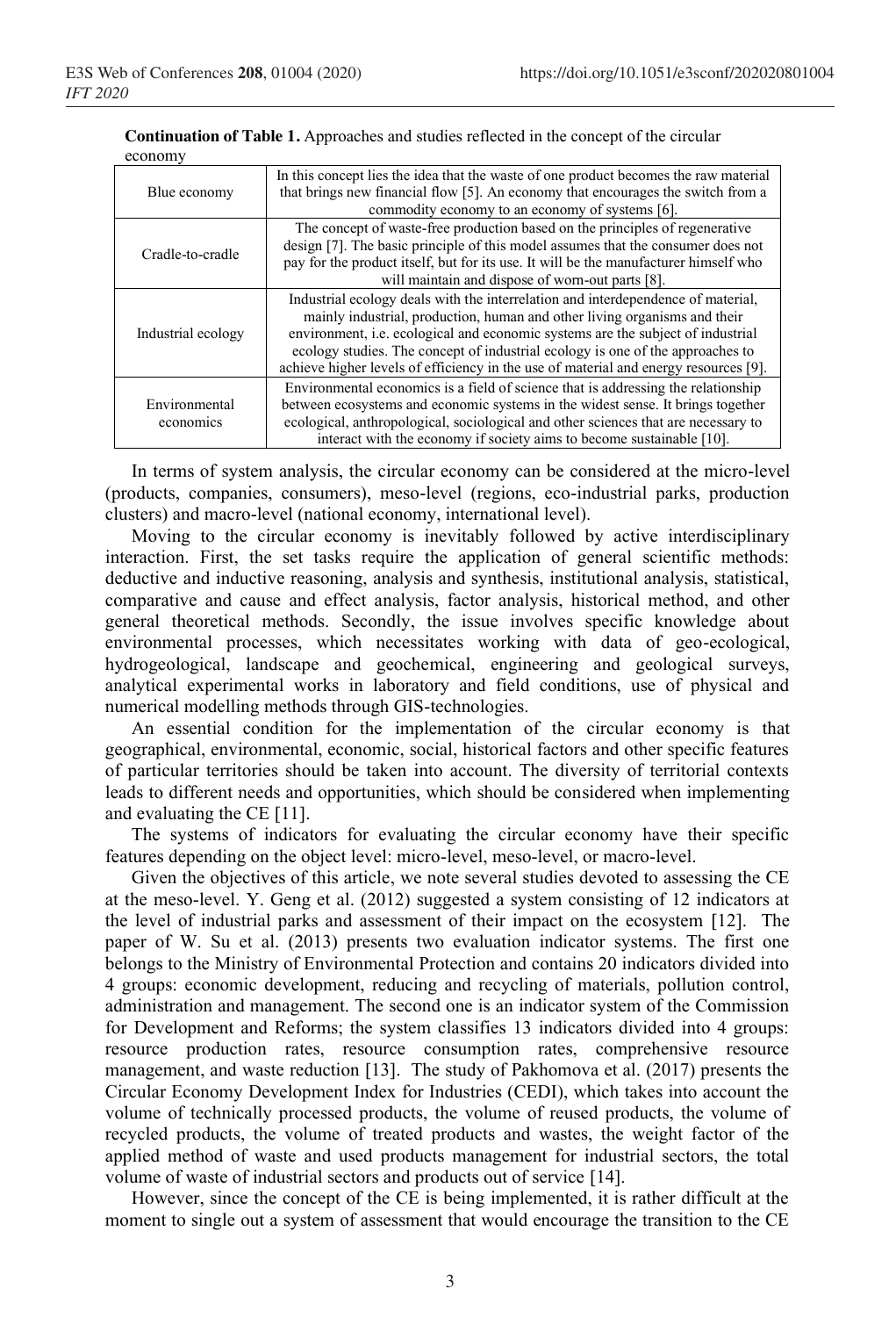bearing in mind regional historical and economic specifics. We suggest looking at the CE assessment system from a different perspective, that is to say, the assessment should be based on the actual environmental problems and economic features of specific territories. In our opinion, such a system at the meso-level is necessary for ensuring a more practical impact on environmentally challenging industries in specific regions.

## **3 Results and Discussion**

Being the basis of economic competitiveness, industrial regions (with a high share of the processing sector in the Gross Regional Product (GRP) structure) are becoming leaders in environmental system degradation. The CE offers exceptional opportunities for these areas.

The CE is focused on the optimization of industrial systems through the construction of a new model of the economic production system, establishing a new type of interaction between nature and society in the path of resource formation. It creates resource management methodological tools for the industrial system by integrating resource management processes [15].

Sverdlovsk region is a clear example of the environmental system degradation in an industrial region.

| Area              | 2016 | 2017 | 2018 |
|-------------------|------|------|------|
| Russia            | 16.9 | 7.4  | 18.1 |
| Sverdlovsk region | 30.6 | .    | 32.6 |

|  | Table 2. Share of manufacturing industries in the GRP structure, % |
|--|--------------------------------------------------------------------|
|--|--------------------------------------------------------------------|

The share of the manufacturing industry in the GRP structure of the region exceeds 30%; this figure is almost twice as high as the total in Russia (Table 2).

The region is known for the development of ferrous and non-ferrous metallurgy, construction, chemical production and mining, including gold mining. Industrial development is closely followed by the introduction of technologies that contribute to ecosystem degradation. This underlines the targeted contradiction between the interests of business in making profits and the interests of society in achieving a better environment for life.

Major environmental issues related to industrial development in Sverdlovsk region:

− Increasing the negative impact on the environment caused by higher emissions of pollutants into the atmosphere, discharge of polluted wastewater, and waste generation and disposal due to increased industrial production;

− A significant number of industrial enterprises exceeds the maximum permissible impact limits (emissions, discharges), leading to a greater anthropogenic load on the environment;

− The low level of use and recycling of production and consumption waste, which leads to soil degradation, deterioration of natural landscape areas and contamination of surface water bodies and groundwater;

− The high energy and resource intensity of manufactured industrial products, which necessitates constant involvement of ever-increasing volumes of raw materials, water and energy [16].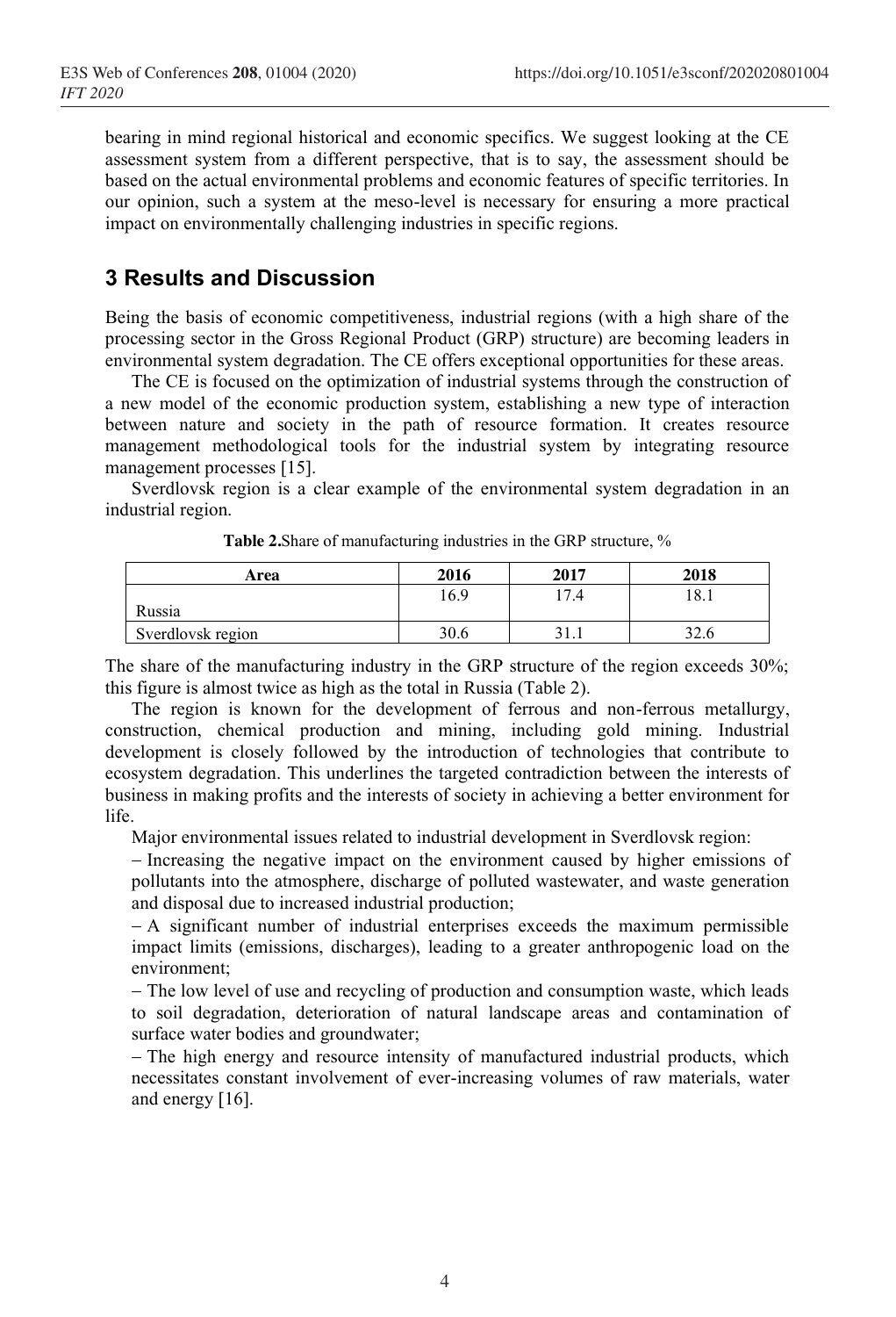|                                                                                           | The share of activity in the total volume of pollution:         |                                                                                                                                   |                          |                     |  |
|-------------------------------------------------------------------------------------------|-----------------------------------------------------------------|-----------------------------------------------------------------------------------------------------------------------------------|--------------------------|---------------------|--|
| <b>Economic activity</b>                                                                  | emissions of<br>harmful<br>substances<br>into the<br>atmosphere | polluted<br>wastewater<br>discharged to<br>surface<br>water bodies,<br>without treatment<br>or being<br>insufficiently<br>treated | water<br>consu<br>mption | generate<br>d waste |  |
| <b>Extraction of minerals</b>                                                             | 15.8%                                                           | 9.8%                                                                                                                              | 8.6%                     | 86.2%               |  |
| Manufacturing industries                                                                  | 27.6%                                                           | 30.9%                                                                                                                             | 35.2%                    | 8.5%                |  |
| Supply of electricity, gas,<br>steam and air conditioning                                 | 40.7%                                                           | 3.4%                                                                                                                              | 22.6%                    | 2.8%                |  |
| Water supply, sewage,<br>waste collection and<br>disposal, elimination of<br>contaminants | 3.9%                                                            | 55.6%                                                                                                                             | $30.2\%$                 | 0.9%                |  |
| Other economic activities                                                                 | 12.0%                                                           | 0.3%                                                                                                                              | 3.4%                     | 1.6%                |  |
| Total for Sverdlovsk region                                                               | 100.0%                                                          | 100.0%                                                                                                                            | 100.0%                   | 100.0%              |  |

|  |                      |  | Table 3. The impact of major economic activities on environmental pollution in Sverdlovsk region |  |
|--|----------------------|--|--------------------------------------------------------------------------------------------------|--|
|  | (based on 2017 data) |  |                                                                                                  |  |

The analysis of the structure of emissions by type of economic activity (see Table 3) shows that the mining sector accounts for about 16% of emissions of harmful substances into the air. Companies producing and distributing electricity, gas and water are responsible for the largest contribution to pollution – over  $40\%$ . More than 27% of atmospheric emissions are generated by manufacturing facilities, in which emissions from the ferrous and non-ferrous metallurgy plants predominate.

Freshwater use for production needs and subsequent discharge of polluted wastewater play a significant role in the industry's environmental impact. Companies that are the most water-intensive by type of economic activity are those related to manufacturing industries (including metal and mechanical engineering as the main consumers of water resources) and to the production and distribution of electricity, gas and water. Representing more than 55%, enterprises which produce and distribute electricity, gas and water predominate in the structure of discharge to surface water bodies of polluted wastewater without being treated or being insufficiently treated. The share of manufacturing industries is more than 30%, among which are leading enterprises of metallurgical and chemical production.

Industrial waste is one of the most serious environmental pollution factors in Sverdlovsk region. Accumulated waste amounts to over 9.2 billion tons (as of the end of 2019). The bulk of industrial wastes comprises mining wastes (overburden and enclosing rocks), tailings and slags from metallurgical facilities, power plants' ash and sludge. In 2018, 154.9 million tons of industrial wastes were generated in Sverdlovsk region. Most of all industrial wastes – more than  $80\%$  – are generated in mining industries. The second position in terms of waste generation is occupied by manufacturing facilities, with ferrous and non-ferrous metal production wastes accounting for the major part.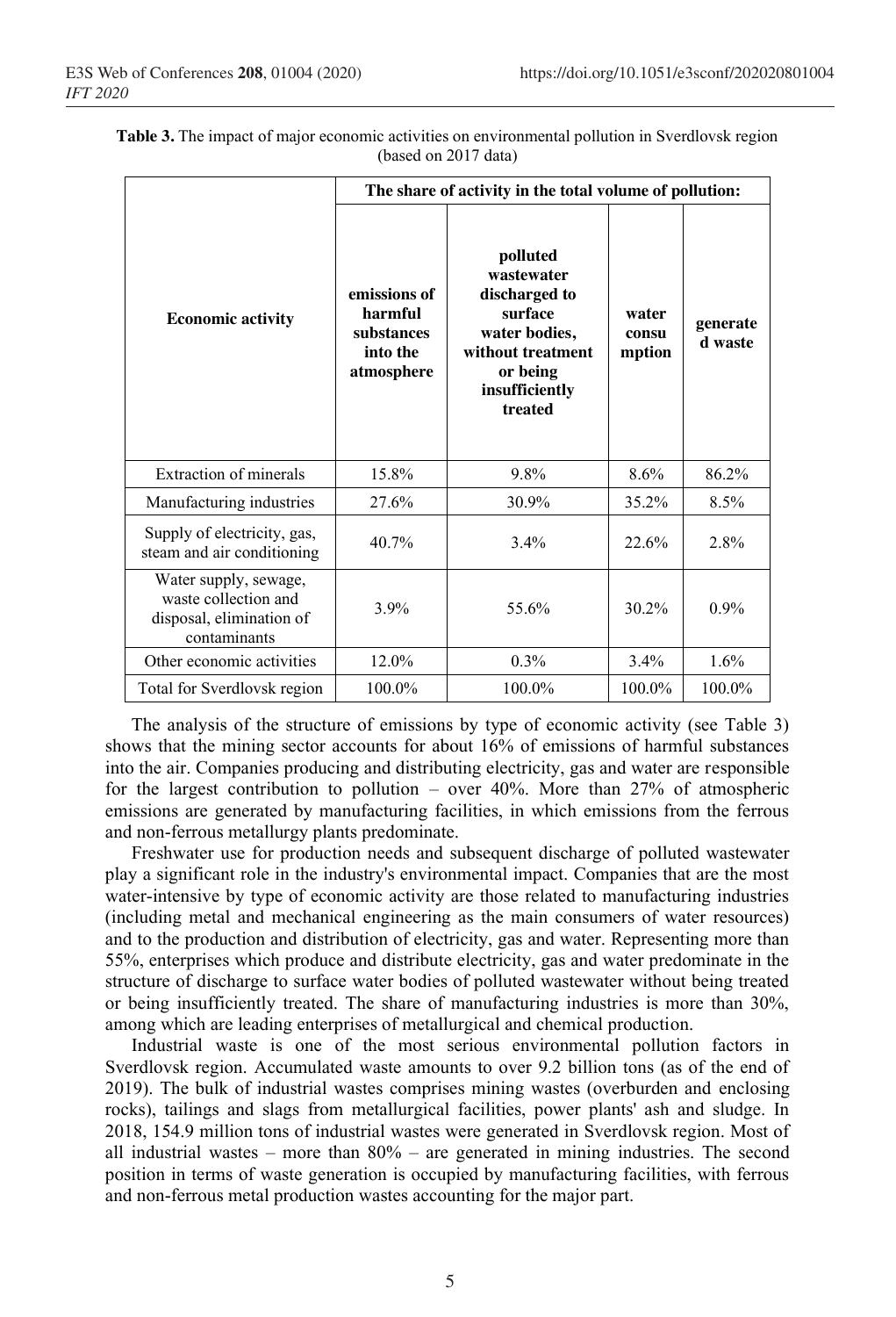

**Manufacturing industries**

**Fig. 1.**Changes in the structure of industrial impact on environmental pollution in Sverdlovsk region

In terms of structure, the distribution of the negative environmental impact of manufacturing industries has not undergone significant changes in recent years (Fig.1), but in absolute terms, there is a positive trend in reducing the amount of all types of harm to the environment (Fig.2).

#### **Manufacturing industries**



**Fig. 2.**Change of industrial impact on environmental pollution in Sverdlovsk region

The analysis of the impact of economic activities on environmental pollution in Sverdlovsk region has shown that manufacturing and mining industries are the main sources of nature's contamination in the region. The metallurgical industry imposes a significant burden on the ecosystem. Bearing in mind the revealed specifics, it is necessary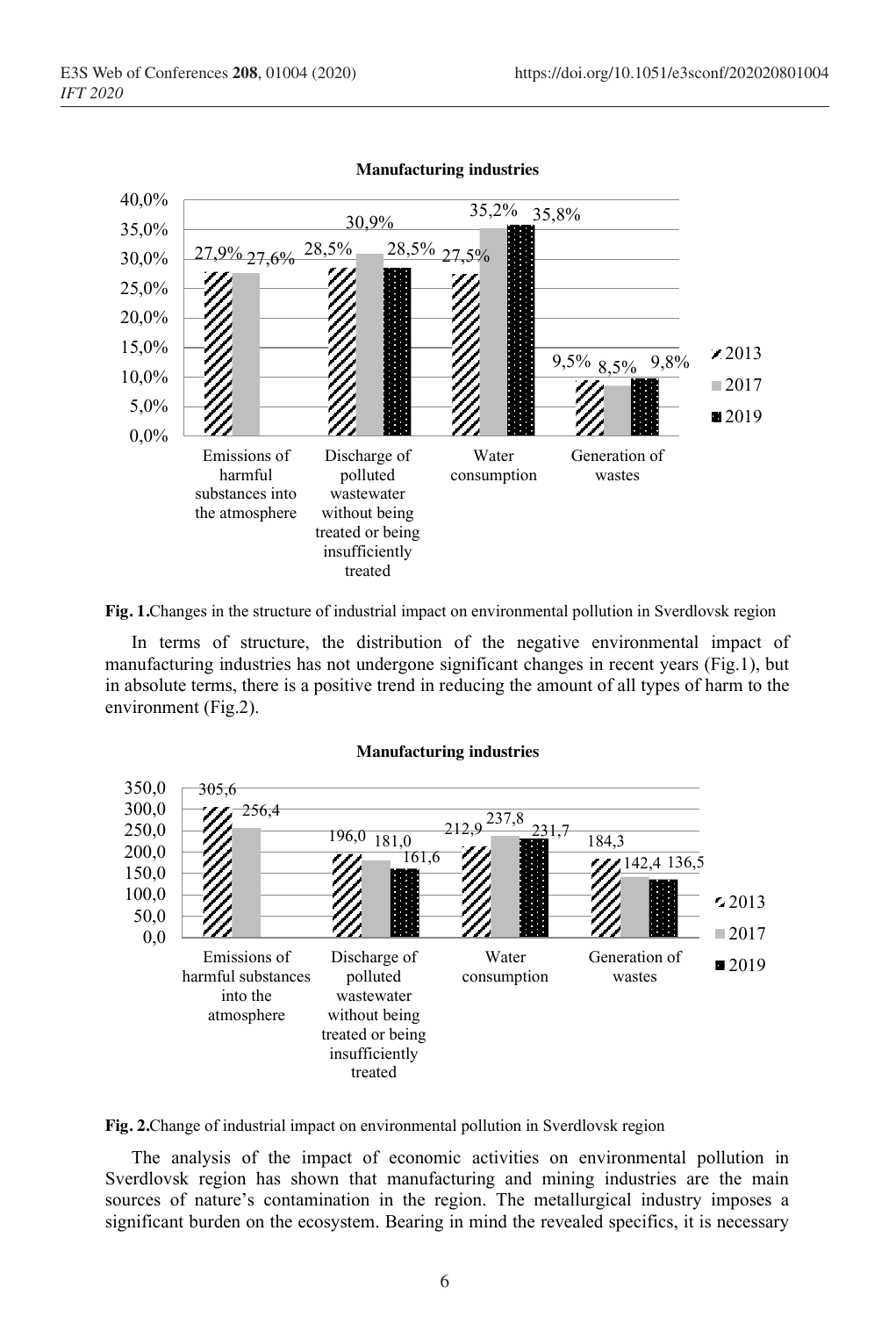to pay special attention to the potential practical implementation of circular economy principles in the mentioned sectors (Table 4).

| <b>Types of production and consumption</b><br>wastes in manufacturing and mining<br>industry | Waste management within the circular economy                                                                                                                                              |  |  |
|----------------------------------------------------------------------------------------------|-------------------------------------------------------------------------------------------------------------------------------------------------------------------------------------------|--|--|
| Ferrous metal mining wastes                                                                  | <b>Ballast</b> material<br>$\overline{\phantom{0}}$<br>Material for environmental remediation<br>As shale baffles<br>As construction materials<br>As additives for construction materials |  |  |
| Non-ferrous metal mining wastes                                                              | <b>Ballast</b> material<br>Material for environmental remediation<br>As shale baffles<br>As construction materials<br>$\equiv$<br>As additives for construction materials                 |  |  |
| Wastes of extraction of non-metallic<br>materials                                            | As construction materials<br>$\overline{\phantom{0}}$<br>As additives for construction materials<br>As shale baffles<br><b>Ballast</b> material                                           |  |  |
| Wastes of energy feedstock extraction (coal)                                                 | <b>Ballast</b> material<br>$\overline{\phantom{0}}$<br>Material for environmental remediation                                                                                             |  |  |
| Enrichment rejects (tailings)                                                                | As mineral resources<br>$\overline{\phantom{0}}$<br>As additives for construction materials<br>Material for environmental remediation                                                     |  |  |
| Wastes of metallurgical production (blast<br>furnace slags and steelmaking slags)            | As mineral resources<br>$\overline{\phantom{0}}$<br>As additives for construction materials<br>Material for environmental remediation<br><b>Ballast</b> material                          |  |  |
| Wastes of water treatment and water<br>purification                                          | Material for environmental remediation<br>—<br>As additives for fertilizers                                                                                                               |  |  |

**Table 4.**Potential ways to apply CE principles in Sverdlovsk region

Increasing ecological compatibility, resource and energy efficiency of the manufacturing facilities is one of the following tasks specified in the government program of Sverdlovsk region "Development of industry and science in Sverdlovsk region up to 2024". The top-priority goals of the region's scientific and technological development are to obtain scientific and technical results, create technologies that will form the basis for the innovative development of the domestic market of products and services, as well as provide a transition to an environmentally friendly and resource-saving industry. The development and implementation of new eco-friendly and cost-effective production technologies may contribute to increased investment in fixed assets, job creation and increased tax revenues at all levels of the national budget. However, the task set in the government program assumes only one target indicator: the number of industrial sector enterprises which implement projects aimed at introducing the best available technologies into industrial production [17].

In our opinion for more coordinated actions in the sphere of the CE development in the region, it is necessary to emphasize that at present there is no system of indicators that would allow assessing the contribution of enterprises to the circular economy development. Such a system would make it possible to assess, firstly, the effectiveness of pollution prevention and minimization measures taken by enterprises within the sector. And secondly, it would help regional authorities to stimulate environmentally responsible activities of industries and individual business entities.

We are offering to consider the following indicators of the circular economy development in the manufacturing sector: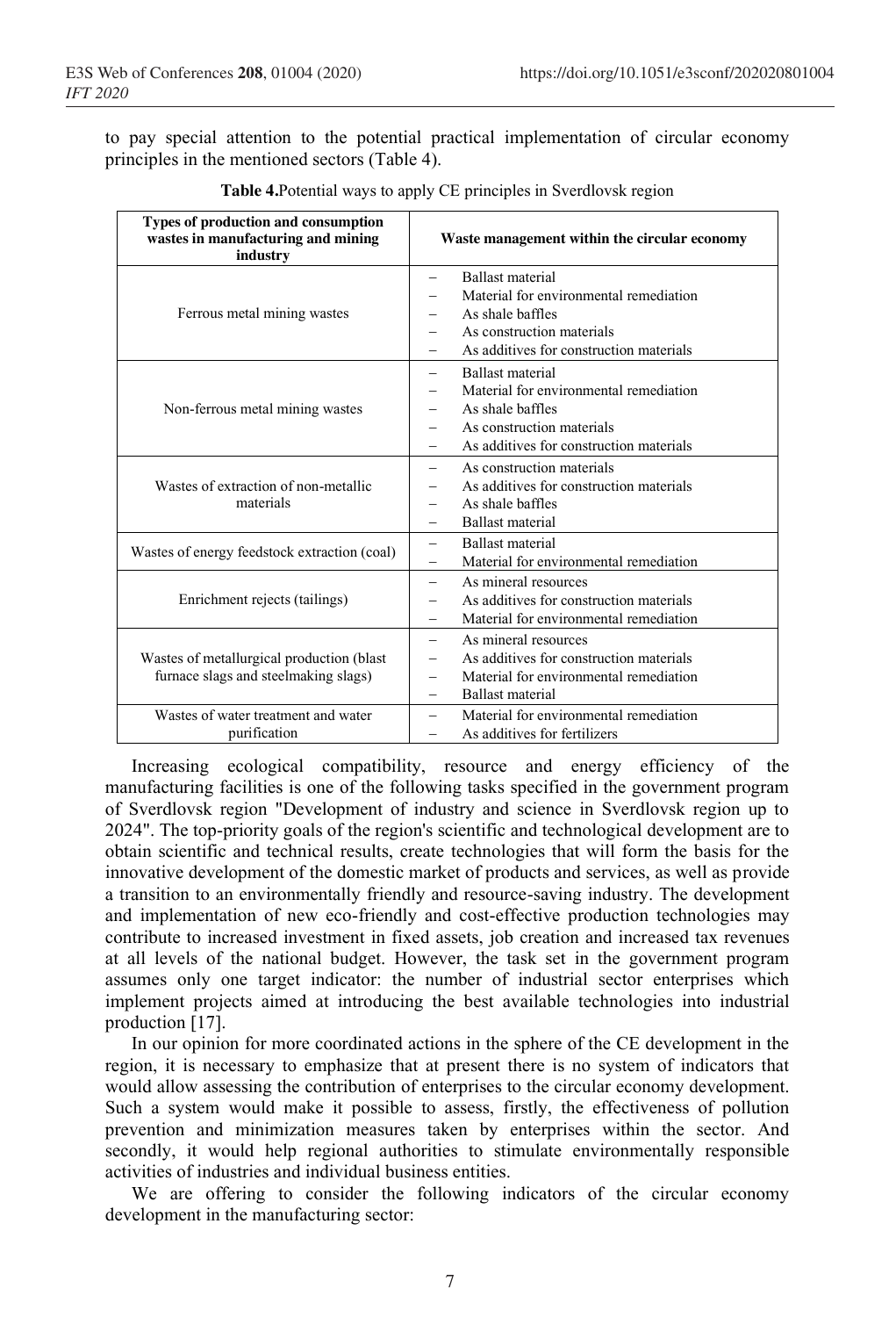#### 1. Environmental

1.1 Emissions of harmful substances into the atmosphere by enterprises belonging to a certain sector of the OKVED (Russian National Classifier of Types of Economic Activity) in the light of the contribution of this activity to the GRP structure.

1.2 Discharge of polluted wastewater (without being treated and being insufficiently treated) by enterprises belonging to a certain sector of the OKVED in the light of the contribution of this type of activity to the GRP structure.

1.3 The volume of natural water used by enterprises belonging to a certain sector of the OKVED in the light of the contribution of this type of activity to the GRP structure. 1.4 Generation of production waste by enterprises belonging a certain section of the

OKVED in the light of the contribution of this type of activity to the GRP structure.

1.5 Recycling indicators for specific types of waste (for Sverdlovsk region, Table 4).

#### 2. Administrative

- 2.1 The volume of "green" government purchases for the region.
- 2.2 The amount of investment in innovations aimed at environmental protection.

2.3 The number of patents related to innovative technologies applied in the circular economy.

Basing on the existing statistics, the use of indicators 1.1-1.4 allowed us to clearly demonstrate the dynamics of the negative impact on the ecosystem versus the economic performance of the industry (Table 5).

| <b>Period</b> | <b>Emissions of</b><br>harmful<br>substances into<br>the atmosphere<br>kg per 1<br>thousand rubles | <b>Discharge</b><br>of polluted wastewater<br>without being treated or<br>being<br>insufficiently treated,<br>cubic meters per 1<br>thousand rubles | Water use,<br>cubic meters<br>per 1<br>thousand<br>rubles | <b>Generation</b><br>of waste,<br>kg per 1<br>thousand<br>rubles |
|---------------|----------------------------------------------------------------------------------------------------|-----------------------------------------------------------------------------------------------------------------------------------------------------|-----------------------------------------------------------|------------------------------------------------------------------|
| 2017          | 0.39                                                                                               | 0.27                                                                                                                                                | 0.36                                                      | 21.52                                                            |
| 2018          | 0.32                                                                                               | 0.23                                                                                                                                                | 0.31                                                      | 19.04                                                            |

**Table 5.**Assessment of the impact of manufacturing industries on environmental pollution in Sverdlovsk region

The system of indicators for assessing the circular economy, which is linked to the specific regional environmental concerns, enables local and regional authorities to focus on promoting the greening of industry.

## **4 Conclusions**

The use of circular economy principles and tools is frequently seen as both a means of achieving sustainable development goals and a factor of economic competitiveness. This is explained by the fact that business activities within the context of the circular economy are aimed at keeping the cost of products, materials and resources as high as possible while minimising the amount of polluting emissions and waste generated. The CE offers special opportunities for industrial regions – being the basis for competitiveness they are leading in the environmental system degradation. At present, it is not easy to identify a system for assessing CE parameters that would take into account regional historical and economic specifics. In this regard, this study attempts to assess the CE against the actual environmental issues and economic realities of a particular region. Such a system of